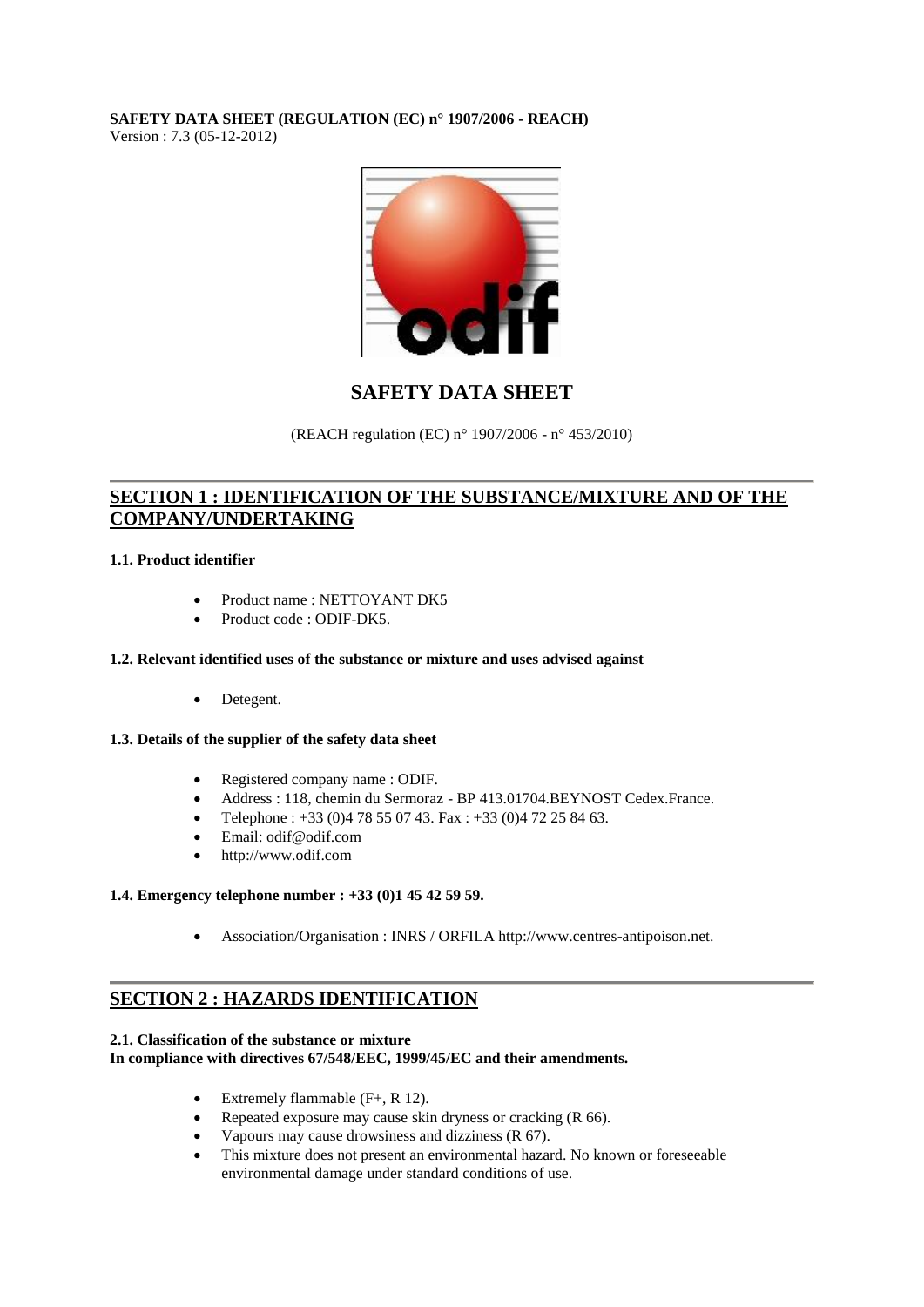### **2.2. Label elements**

- Detergent mixture (see section 15).
- Mixture for aerosol application.

## **In compliance with directives 67/548/EEC, 1999/45/EC and their amendments.**

Hazard symbols :



## **Extremely flammable**

• Risk phrase :

|       | Extremely flammable.                                  |
|-------|-------------------------------------------------------|
| IR 66 | Repeated exposure may cause skin dryness or cracking. |
| IR 67 | Vapours may cause drowsiness and dizziness.           |

• Safety phrase :

| $\vert S\vert 16$                                                                              | Keep away from sources of ignition - No smoking.                                |  |  |
|------------------------------------------------------------------------------------------------|---------------------------------------------------------------------------------|--|--|
| $ S_2 $                                                                                        | Keep out of the reach of children.                                              |  |  |
| $\vert$ S 46                                                                                   | If swallowed, seek medical advice immediately and show this container or label. |  |  |
| Pressurized container: protect from sunlight and do not expose to temperatures exceeding 50°C. |                                                                                 |  |  |
| Do not pierce or burn, even after use.                                                         |                                                                                 |  |  |
| Do not spray on a naked flame or any incandescent material.                                    |                                                                                 |  |  |
| $\vert$ S 29                                                                                   | Do not empty into drains.                                                       |  |  |
| $\vert$ S 51                                                                                   | Use only in well-ventilated areas.                                              |  |  |
| S <sub>23</sub>                                                                                | Do not breathe spray.                                                           |  |  |
| $\vert$ S 24                                                                                   | Avoid contact with skin.                                                        |  |  |

**2.3. Other hazards**

• No data available.

## **SECTION 3 : COMPOSITION/INFORMATION ON INGREDIENTS**

## **3.1. Substances**

 No substances fulfil the criteria set forth in annexe II section A of the REACH regulation (EC) n° 1907/2006.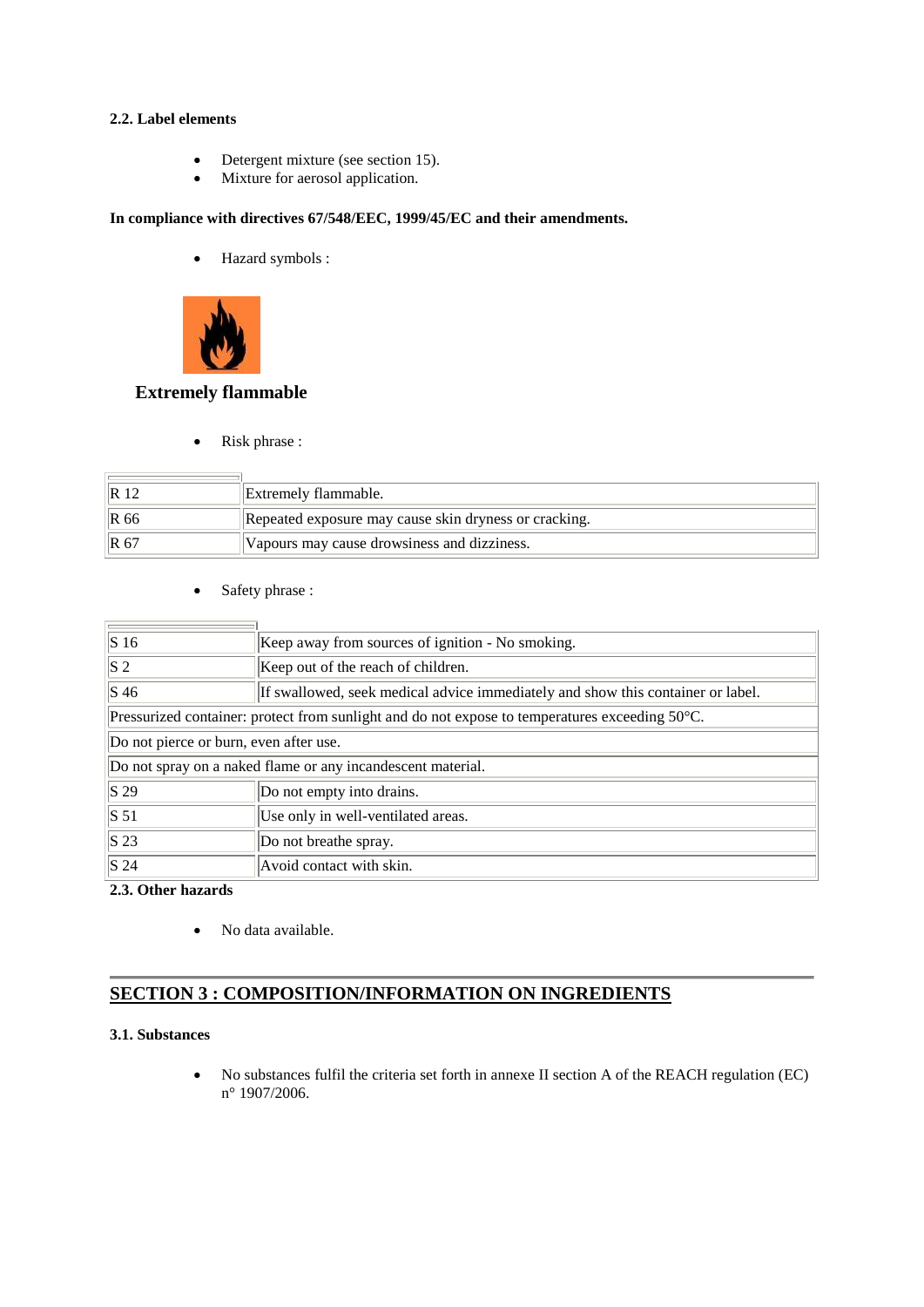### **3.2. Mixtures Composition :**

 $\overline{\phantom{0}}$ 

| Identification                                                                                                                                       | (EC) 1272/2008                                                                                                      | 67/548/EEC                                   | Note        | $ _{\%}$                             |
|------------------------------------------------------------------------------------------------------------------------------------------------------|---------------------------------------------------------------------------------------------------------------------|----------------------------------------------|-------------|--------------------------------------|
| EC: 919-857-5<br>REACH: 01-<br>2119463258-33<br>HYDROCARBONS, C9-<br>C <sub>11</sub> , N-ALKANES,<br>ISOALKANES,<br>CYCLICS, <2%<br><b>AROMATICS</b> | GHS07, GHS08, GHS02<br>Dgr<br>Flam. Liq. 3, H226<br>Asp. Tox. 1, H304<br>STOT SE 3, H336<br>EUH:066                 | Xn<br>Xn; R65<br>R10<br>R66-R67              |             | $50 \le x \%$<br>< 100               |
| INDEX: 601-004-00-0<br>CAS: 106-97-8<br>EC: 203-448-7<br><b>REACH: 01-</b><br>2119474691-32<br><b>BUTANE</b>                                         | GHS02, GHS04<br>Dgr<br>Flam. Gas 1, H220                                                                            | $ F+$<br>$F+;R12$                            | C<br>[1]    | $ 25 \le x \% $<br>< 50              |
| INDEX: 601-003-00-5<br>CAS: 74-98-6<br>EC: 200-827-9<br>REACH: 01-<br>2119486944-21<br><b>PROPANE</b>                                                | GHS02, GHS04<br>Dgr<br>Flam. Gas 1, H220                                                                            | $F_{+}$<br>$F+;R12$                          | $\vert$ [1] | $ 2.5 \le x $<br>$\frac{96}{6}$ < 10 |
| $CAS: 127-91-3$<br>EC: 204-872-5<br><b>B-PINENE</b>                                                                                                  | GHS08, GHS02, GHS07<br>Dgr<br>Asp. Tox. 1, H304<br>Flam. Liq. 3, H226<br>Skin Irrit. 2, H315<br>Skin Sens. 1B, H317 | Xn,N<br>Xn; R65<br>Xi;R43<br>N;R50/53<br>R10 | $\vert$ [1] | $0 \le x \%$<br>$\leq 1$             |

**Information on ingredients :**

• [1] Substance for which maximum workplace exposure limits are available.

## **SECTION 4 : FIRST AID MEASURES**

- As a general rule, in case of doubt or if symptoms persist, always call a doctor.
- NEVER induce swallowing by an unconscious person.

# **4.1. Description of first aid measures**

**In the event of exposure by inhalation :**

• In the event of massive inhalation, remove the person exposed to fresh air. Keep warm and at rest.

## **In the event of splashes or contact with eyes :**

Wash thoroughly with soft, clean water for 15 minutes holding the eyelids open.

### **In the event of splashes or contact with skin :**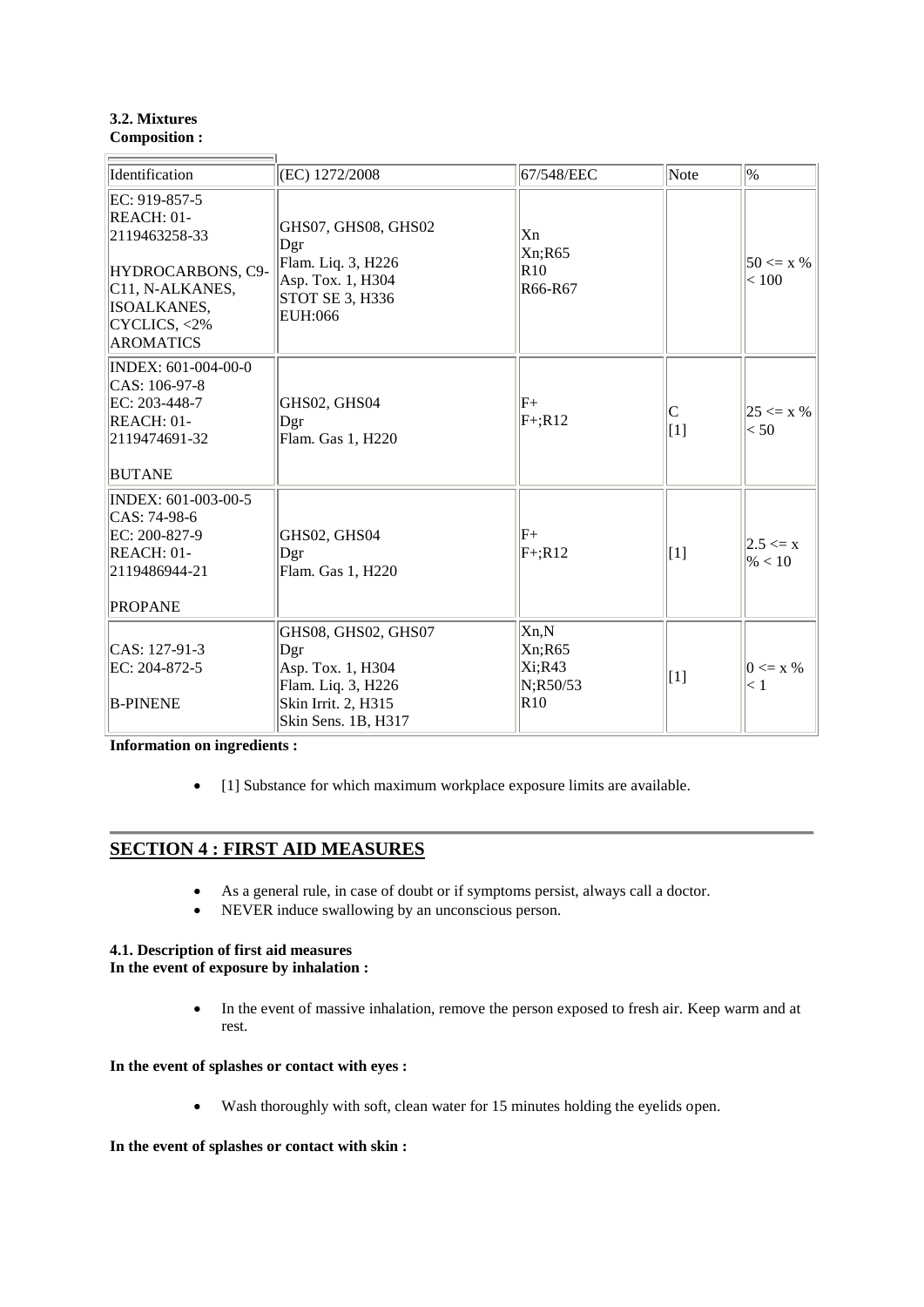- Remove contaminated clothing and wash the skin thoroughly with soap and water or a recognised cleaner.
- Watch out for any remaining product between skin and clothing, watches, shoes, etc.
- If the contaminated area is widespread and/or there is damage to the skin, a doctor must be consulted or the patient transferred to hospital.

### **In the event of swallowing :**

- In the event of swallowing, if the quantity is small (no more than one mouthful), rinse the mouth with water and consult a doctor.
- Seek medical attention, showing the label.
- If swallowed accidentally, call a doctor to ascertain whether observation and hospital care will be necessary. Show the label.

### **4.2. Most important symptoms and effects, both acute and delayed**

• No data available.

### **4.3. Indication of any immediate medical attention and special treatment needed**

• No data available.

## **SECTION 5 : FIREFIGHTING MEASURES**

- Flammable.
- Chemical powders, carbon dioxide and other extinguishing gas are suitable for small fires.

### **5.1. Extinguishing media**

Keep packages near the fire cool, to prevent pressurised containers from bursting.

### **Suitable methods of extinction**

- In the event of a fire, use :
- sprayed water or water mist
- water with AFFF (Aqueous Film Forming Foam) additive
- halon
- foam
- - multipurpose ABC powder
- BC powder
- carbon dioxide (CO2)
- Prevent the effluent of fire-fighting measures from entering drains or waterways.

### **Unsuitable methods of extinction**

- In the event of a fire, do not use :
- water jet

### **5.2. Special hazards arising from the substance or mixture**

- A fire will often produce a thick black smoke. Exposure to decomposition products may be hazardous to health.
- Do not breathe in smoke.
- In the event of a fire, the following may be formed :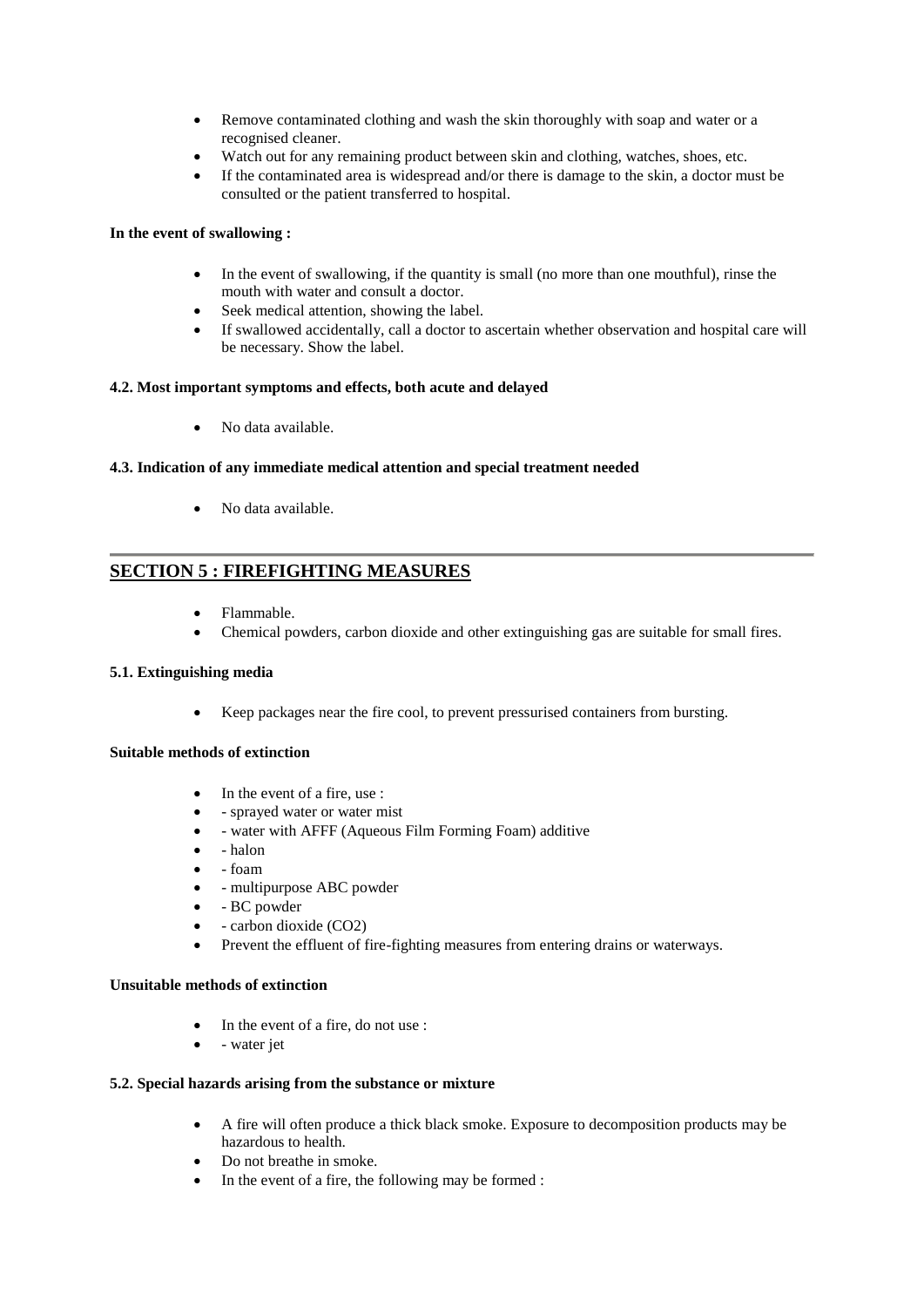- carbon monoxide (CO)
- carbon dioxide (CO2)

### **5.3. Advice for firefighters**

 Due to the toxicity of the gas emitted on thermal decomposition of the products, fire-fighting personnel are to be equipped with autonomous insulating breathing apparatus.

## **SECTION 6 : ACCIDENTAL RELEASE MEASURES**

#### **6.1. Personal precautions, protective equipment and emergency procedures**

Consult the safety measures listed under headings 7 and 8.

### **For non fire-fighters**

- Because of the organic solvents contained in the mixture, eliminate sources of ignition and ventilate the area.
- Avoid inhaling the vapors.
- If a large quantity has been spilt, evacuate all personnel and only allow intervention by trained operators equipped with safety apparatus.

#### **For fire-fighters**

Fire-fighters will be equipped with suitable personal protective equipment (See section 8).

### **6.2. Environmental precautions**

- Contain and control the leaks or spills with non-combustible absorbent materials such as sand, earth, vermiculite, diatomaceous earth in drums for waste disposal.
- Prevent any material from entering drains or waterways.

### **6.3. Methods and material for containment and cleaning up**

Clean preferably with a detergent, do not use solvents.

### **6.4. Reference to other sections**

No data available.

## **SECTION 7 : HANDLING AND STORAGE**

Requirements relating to storage premises apply to all facilities where the mixture is handled.

### **7.1. Precautions for safe handling**

- Always wash hands after handling.
- Remove and wash contaminated clothing before re-using.
- Ensure that there is adequate ventilation, especially in confined areas.

### **Fire prevention :**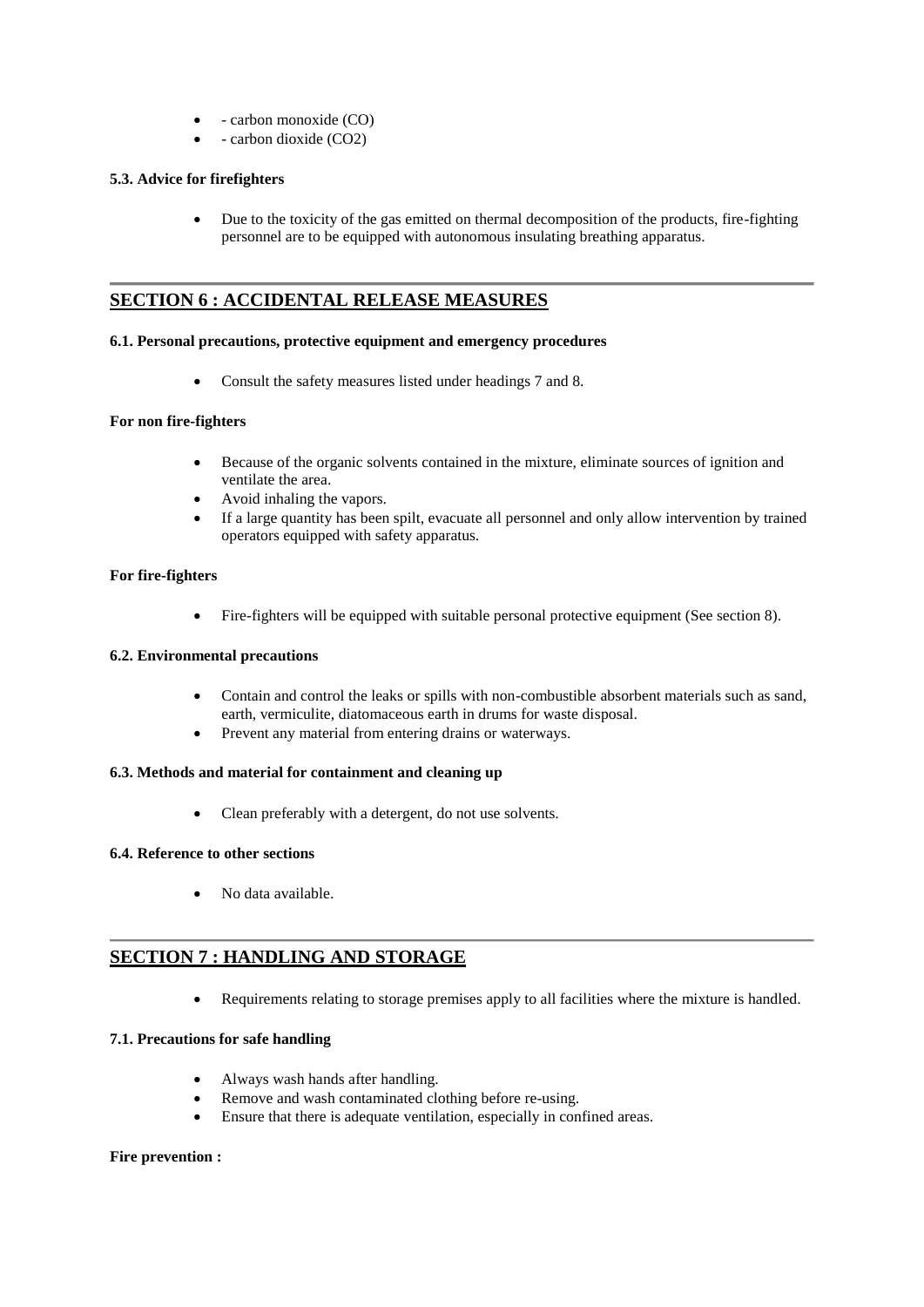- Handle in well-ventilated areas.
- Vapours are heavier than air. They can spread along the ground and form mixtures that are explosive with air.
- Prevent the formation of flammable or explosive concentrations in air and avoid vapor concentrations higher than the occupational exposure limits.
- Do not spray on a naked flame or any incandescent material.
- Do not pierce or burn, even after use.
- Prevent the accumulation of electrostatic charges with connections to earth.
- The mixture can become electrostatically charged : always earth during decanting operations. Wear antistatic shoes and clothing and floors should be electrically conductive.
- Use the mixture in premises free of naked flames or other sources of ignition and ensure that electrical equipment is suitably protected.
- Keep packages tightly closed and away from sources of heat, sparks and naked flames.
- Do not use tools which may produce sparks. Do not smoke.
- Prevent access by unauthorised personnel.

### **Recommended equipment and procedures :**

- For personal protection, see section 8.
- Observe precautions stated on label and also industrial safety regulations.
- Do not breathe in aerosols.
- Avoid inhaling vapors.
- Avoid inhaling vapors. Carry out any industrial operation which may give rise to this in a sealed apparatus.
- Provide vapor extraction at the emission source and also general ventilation of the premises.
- Packages which have been opened must be reclosed carefully and stored in an upright position.

### **Prohibited equipment and procedures :**

No smoking, eating or drinking in areas where the mixture is used.

### **7.2. Conditions for safe storage, including any incompatibilities**

No data available.

### **Storage**

- Keep out of reach of children.
- Keep the container tightly closed in a dry, well-ventilated place.
- Keep away from all sources of ignition do not smoke.
- Keep well away from all sources of ignition, heat and direct sunlight
- Avoid accumulation of electrostatic charges.
- The floor must be impermeable and form a collecting basin so that, in the event of an accidental spillage, the liquid cannot spread beyond this area.
- Pressurised container: protect from sunlight and do not expose to temperatures exceeding  $50^{\circ}$ C.

## **Packaging**

Always keep in packaging made of an identical material to the original.

### **7.3. Specific end use(s)**

No data available.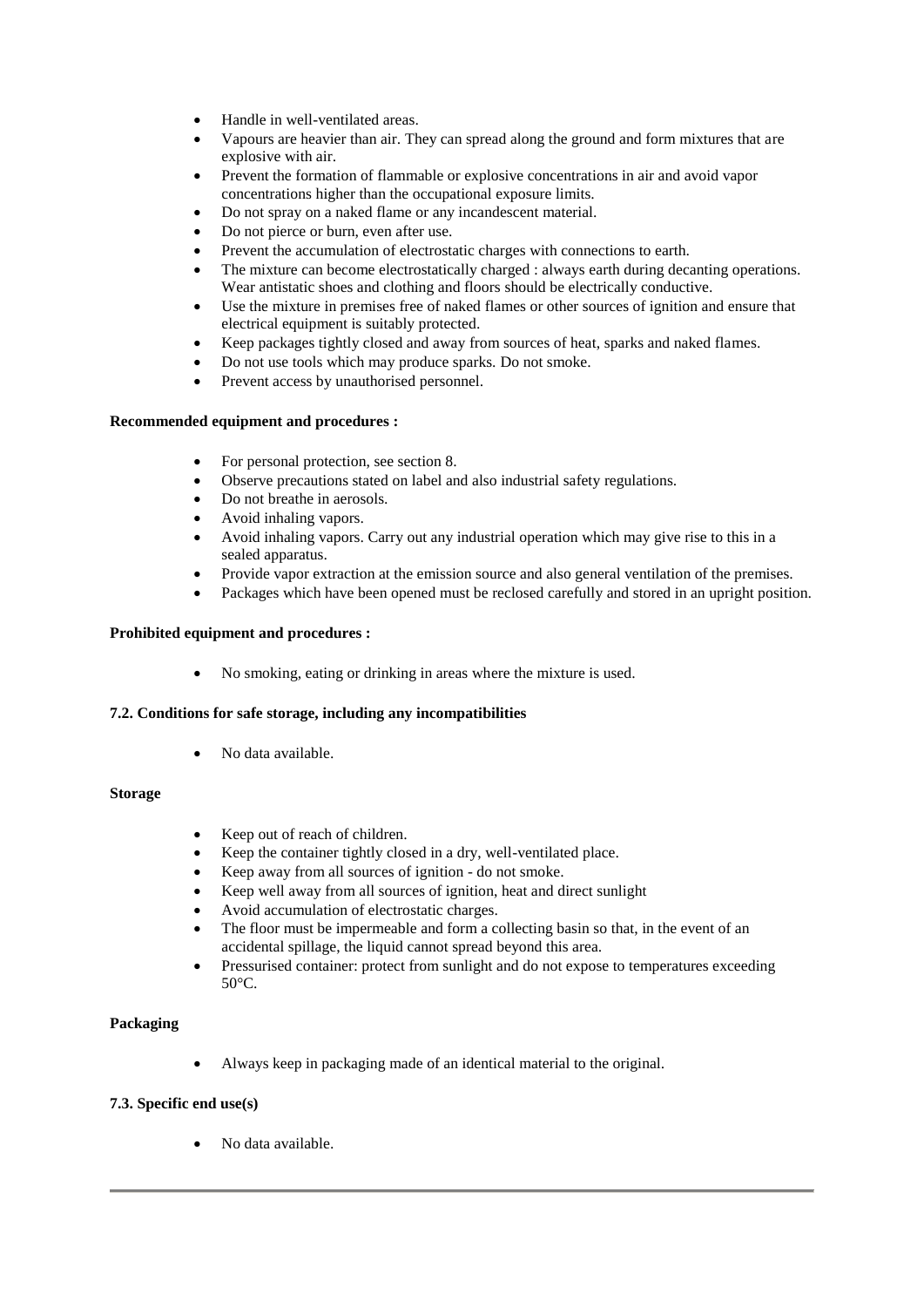## **SECTION 8 : EXPOSURE CONTROLS/PERSONAL PROTECTION**

### **8.1. Control parameters Occupational exposure limits :**

**Contract Contract** 

 $\overline{\phantom{a}}$ 

 $\sim$ 

 $\overline{a}$ 

i.

 - ACGIH TLV (American Conference of Governmental Industrial Hygienists, Threshold Limit Values, 2010) :

| ICAS                 | TWA :                        |  | $  $ STEL : $  $ Ceiling : $  $ Definition : $  $ Criteria : $  $ |  |
|----------------------|------------------------------|--|-------------------------------------------------------------------|--|
|                      | $  106-97-8  1000$ ppm $  -$ |  |                                                                   |  |
|                      | $\ 74-98-6\ 1000$ ppm -      |  |                                                                   |  |
| $  127-91-3  20$ ppm |                              |  |                                                                   |  |

- Germany - AGW (BAuA - TRGS 900, 21/06/2010) :

| ICAS | VME: | VME:                                                                                             | $  $ Excess $  $ Note $  $ |                 |
|------|------|--------------------------------------------------------------------------------------------------|----------------------------|-----------------|
|      |      | $\left 106-97-8\right 1000 \text{ ml/m}3\right 2400 \text{ mg/m}3\right 4\left(\text{II}\right)$ |                            | $\parallel$ DFG |
|      |      | 74-98-6   1000 ml/m3  1800 mg/m3  4(II)                                                          |                            | <b>DFG</b>      |

- Belgium (Order of 19/05/2009, 2010) :

| ICAS                       |  | $\ TWA: \ STEL:  Ceiling:  Definition:  Criteria:  $ |  |
|----------------------------|--|------------------------------------------------------|--|
| $  106-97-8  800$ ppm $ -$ |  |                                                      |  |

- France (INRS - ED984 :2008) :

| <b>ICAS</b>       | $\ \text{VME-ppm}:\ \text{VME-mg/m3}:\ \text{VLE-ppm}:\ \text{VLE-mg/m3}:\ \text{Notes}:\ \text{TMP No}:\ $ |  |  |
|-------------------|-------------------------------------------------------------------------------------------------------------|--|--|
| $  106-97-8  800$ | 1900                                                                                                        |  |  |

- UK / WEL (Workplace exposure limits, EH40/2005, 2007) :

| <sub>CAS</sub>                           |  | $\ TWA: \ STEL: \ Ceiling: \ Definition: Criteria: \ $ |  |
|------------------------------------------|--|--------------------------------------------------------|--|
| $  106-97-8  600$ ppm $  750$ ppm $  $ - |  |                                                        |  |

### **Derived no effect level (DNEL) or derived minimum effect level (DMEL):**

| HYDROCARBONS, C9-C11, N-ALKANES, ISOALKANES, CYCLICS, <2%<br><b>AROMATICS</b> |                                         |
|-------------------------------------------------------------------------------|-----------------------------------------|
| Final use:                                                                    | Workers.                                |
| Exposure method:                                                              | Dermal contact.                         |
| Potential health effects:                                                     | Long term systemic<br>leffects.         |
| $DNEL$ :                                                                      | $ 300 \text{ mg/kg}$ body<br>weight/day |
| Exposure method:                                                              | Inhalation.                             |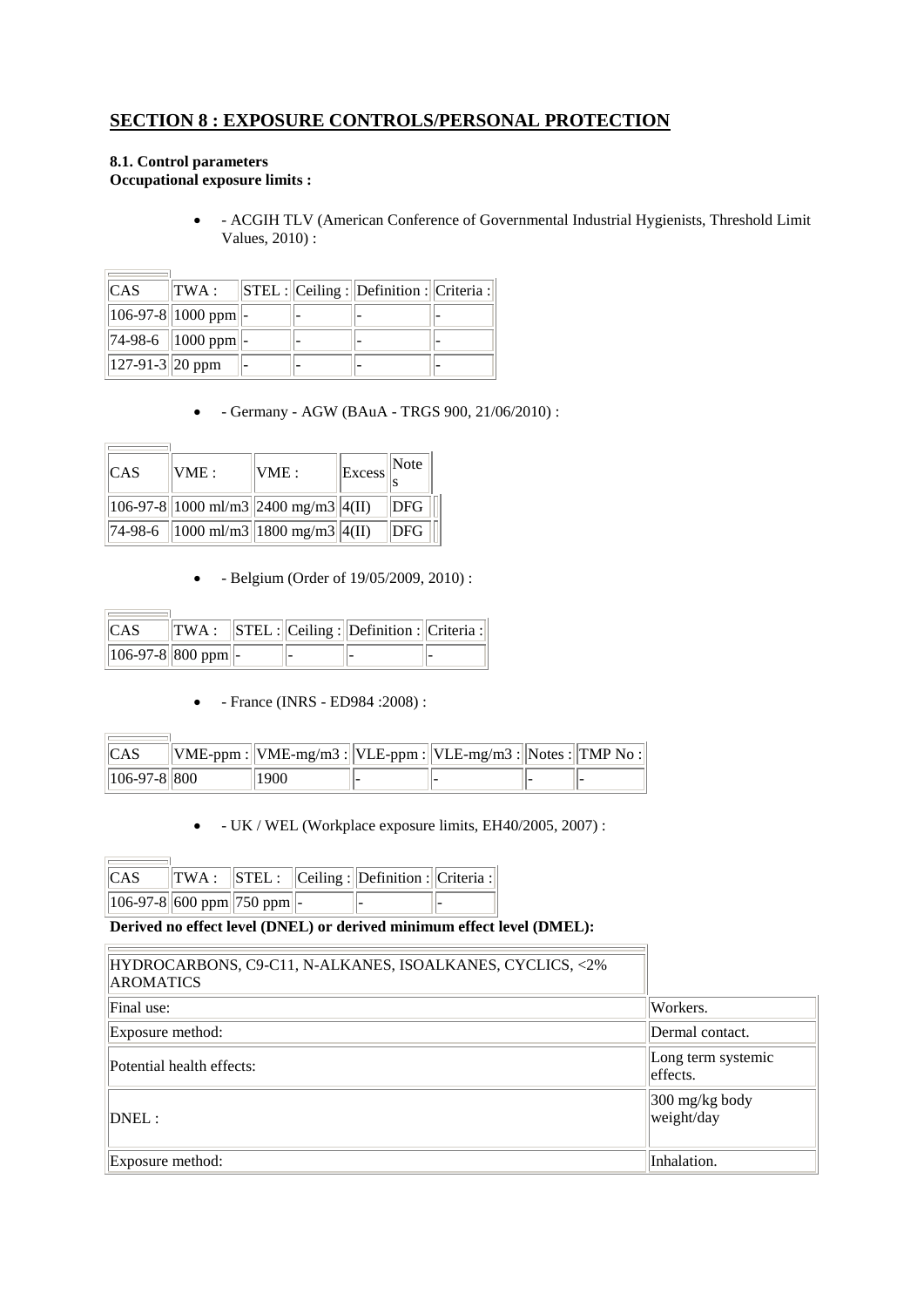| Potential health effects: | Long term systemic<br>effects. |
|---------------------------|--------------------------------|
| DNEL:                     | 1500 mg of substance/m3        |
| Final use:                | Consumers.                     |
| Exposure method:          | Ingestion.                     |
| Potential health effects: | Long term systemic<br>effects. |
| DNEL:                     | 300 mg/kg body<br>weight/day   |
| Exposure method:          | Dermal contact.                |
| Potential health effects: | Long term systemic<br>effects. |
| DNEL:                     | 300 mg/kg body<br>weight/day   |
| Exposure method:          | Inhalation.                    |
| Potential health effects: | Long term systemic<br>effects. |
| DNEL:                     | 900 mg of substance/m3         |

#### **8.2. Exposure controls Personal protection measures, such as personal protective equipment**

Pictogram(s) indicating the obligation of wearing personal protective equipment (PPE) :



- Use personal protective equipment that is clean and has been properly maintained.
- Store personal protective equipment in a clean place, away from the work area.
- Never eat, drink or smoke during use. Remove and wash contaminated clothing before reusing. Ensure that there is adequate ventilation, especially in confined areas.

### **- Eye / face protection**

- Avoid contact with eyes.
- Use eye protectors designed to protect against liquid splashes
- Before handling, wear safety goggles in accordance with standard EN166.

### **- Hand protection**

- Use suitable protective gloves that are resistant to chemical agents in accordance with standard EN374.
- Gloves must be selected according to the application and duration of use at the workstation.
- Protective gloves need to be selected according to their suitability for the workstation in question : other chemical products that may be handled, necessary physical protections (cutting, pricking, heat protection), level of dexterity required.
- Type of gloves recommended :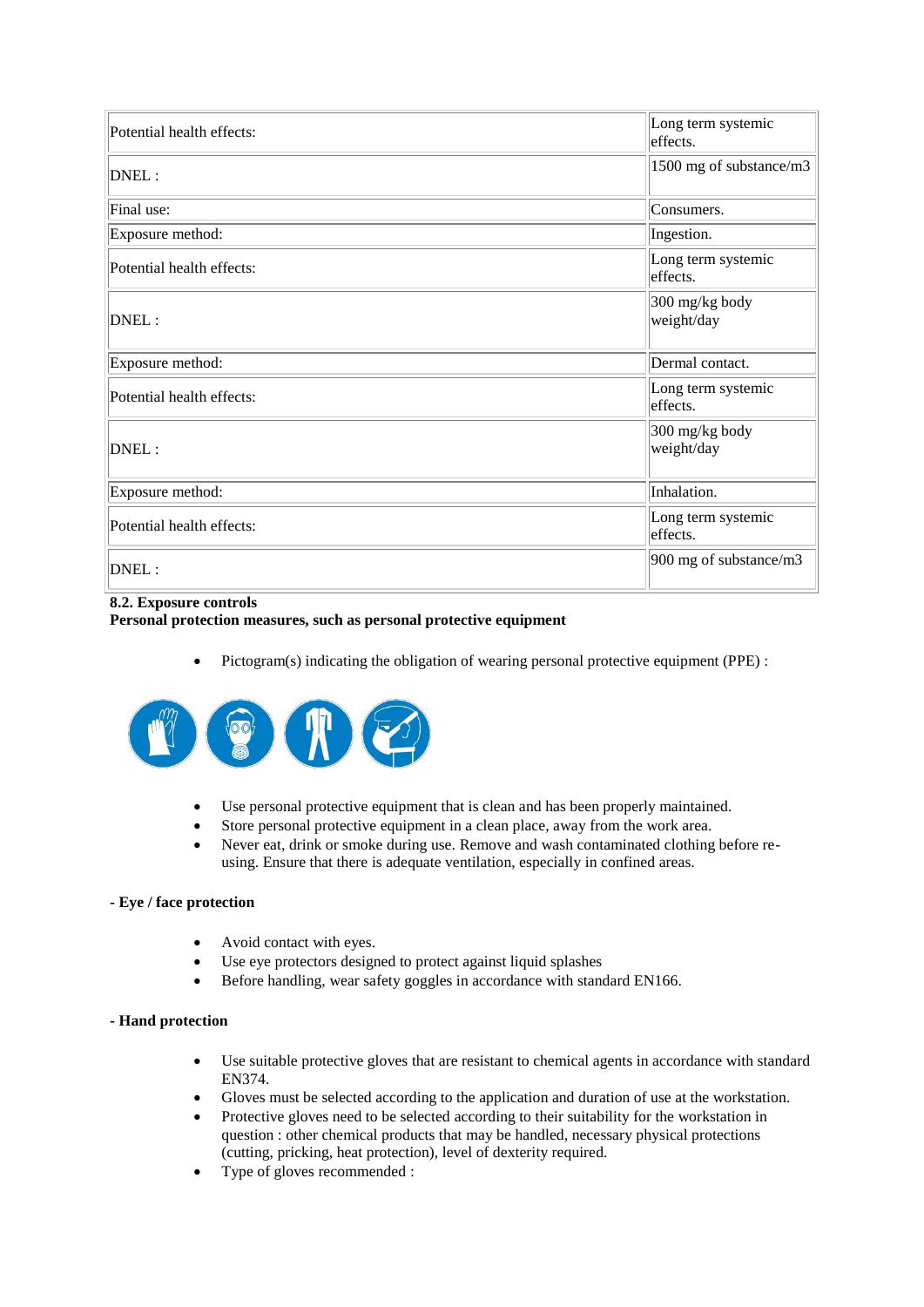- PVA (Polyvinyl alcohol)
- Recommended properties :
- Impervious gloves in accordance with standard EN374

#### **- Body protection**

- Avoid skin contact.
- Wear suitable protective clothing.
- Suitable type of protective clothing :
- In the event of substantial spatter, wear liquid-tight protective clothing against chemical risks (type 3) in accordance with EN14605 to prevent skin contact.
- $\bullet$  In the event of a risk of splashing, wear protective clothing against chemical risks (type 6) in accordance with EN13034 to prevent skin contact.
- Work clothing worn by personnel shall be laundered regularly.
- After contact with the product, all parts of the body that have been soiled must be washed.

#### **- Respiratory protection**

- Avoid breathing vapours.
- If the ventilation is insufficient, wear appropriate breathing apparatus.
- When workers are confronted with concentrations that are above occupational exposure limits, they must wear a suitable, approved, respiratory protection device.
- Type of FFP mask :
- Wear a disposable half-mask aerosol filter in accordance with standard EN149.
- Category :
- FFP1
- Anti-gas and vapour filter(s) (Combined filters) in accordance with standard EN14387 :
- A1 (Brown)
- Particle filter according to standard EN143 :
- P1 (White)

## **SECTION 9 : PHYSICAL AND CHEMICAL PROPERTIES**

### **9.1. Information on basic physical and chemical properties General information :**

| Physical state: | 14.01222<br>THUIG HYUIG. |
|-----------------|--------------------------|
| spray.          |                          |

#### **Important health, safety and environmental information**

| pH:                               | Not relevant.             |
|-----------------------------------|---------------------------|
| Boiling point/boiling range:      | $\approx$ 35°C            |
| Vapour pressure $(50^{\circ}C)$ : | Below 110 kPa (1.10 bar). |
| Density:                          | $\leq 1$                  |
| Water solubility:                 | Insoluble.                |
| $\%$ VOC :                        | 100                       |
| Chemical combustion heat :        | not specified.            |
| Inflammation time:                | not specified.            |
| Deflagration density:             | not specified.            |
| Inflammation distance:            | not specified.            |
| Flame height :                    | not specified.            |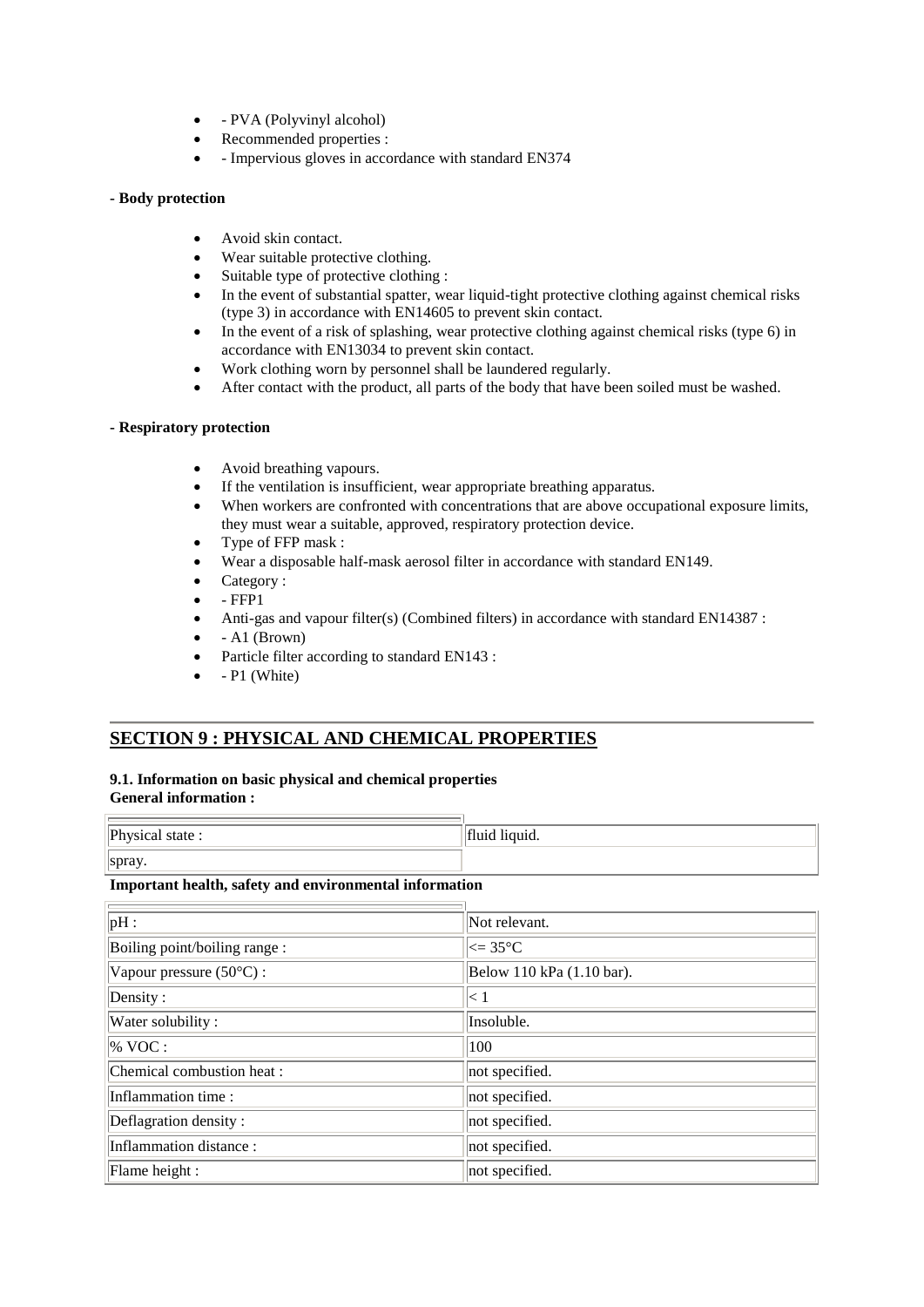#### **9.2. Other information**

No data available.

## **SECTION 10 : STABILITY AND REACTIVITY**

#### **10.1. Reactivity**

No data available.

#### **10.2. Chemical stability**

This mixture is stable under the recommended handling and storage conditions in section 7.

#### **10.3. Possibility of hazardous reactions**

 When exposed to high temperatures, the mixture can release hazardous decomposition products, such as carbon monoxide and dioxide, fumes and nitrogen oxide.

### **10.4. Conditions to avoid**

- Any apparatus likely to produce a flame or to have a metallic surface at high temperature (burners, electric arcs, furnaces etc.) must not be allowed on the premises.
- Avoid :
- heating
- heat

#### **10.5. Incompatible materials**

- Keep away from :
- oxidising agents

#### **10.6. Hazardous decomposition products**

- The thermal decomposition may release/form :
- carbon monoxide (CO)
- carbon dioxide (CO2)

## **SECTION 11 : TOXICOLOGICAL INFORMATION**

#### **11.1. Information on toxicological effects**

- Exposure to vapours from solvents in the mixture in excess of the stated occupational exposure limit may result in adverse health effects such as mucous membrane and respiratory system irritation and adverse effects on kidney, liver and central nervous system.
- Symptoms produced will include headaches, numbness, dizziness, fatigue, muscular asthenia and, in extreme cases, loss of consciousness.
- Repeated or prolonged contact with the mixture may cause removal of natural oil from the skin resulting in non-allergic contact dermatitis and absorption through the skin.
- Splashes in the eyes may cause irritation and reversible damage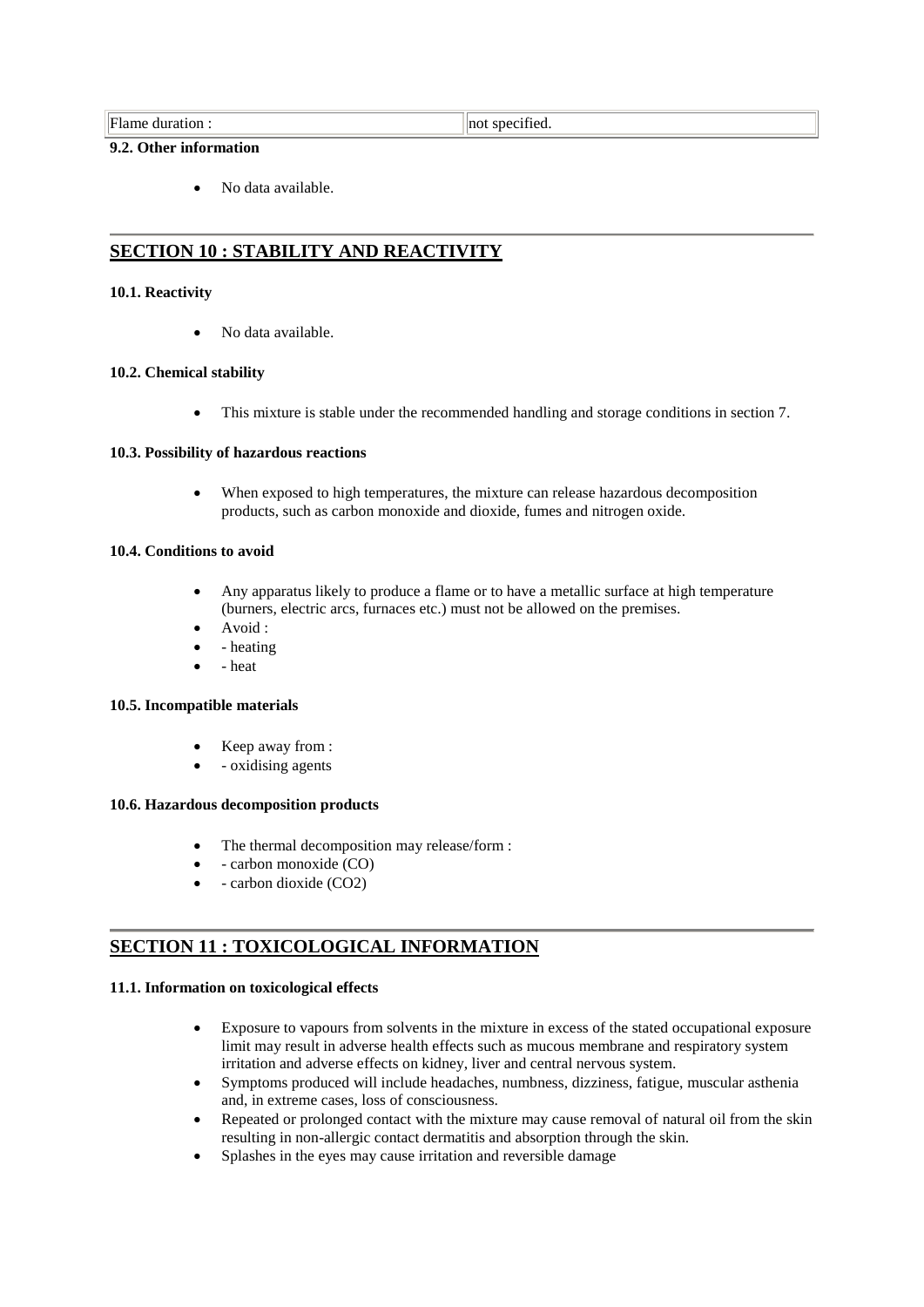- Narcotic effects may occur, such as drowsiness, narcosis, decreased alertness, loss of reflexes, lack of coordination or dizziness.
- Effects may also occur in the form of violent headaches or nausea, judgement disorder, giddiness, irritability, fatigue or memory disturbance.

## **11.1.1. Substances**

## **Acute toxicity :**

| HYDROCARBONS, C9-C11, N-<br>ALKANES, ISOALKANES,<br><b>CYCLICS, &lt;2% AROMATICS</b> |                                                       |
|--------------------------------------------------------------------------------------|-------------------------------------------------------|
| Oral route :                                                                         | $DL50 > 5000$ mg/kg                                   |
|                                                                                      | Species : Rat                                         |
|                                                                                      | OECD Guideline 401 (Acute Oral Toxicity)              |
| Dermal route:                                                                        | $DL50 > 5000$ mg/kg                                   |
|                                                                                      | Species : Rabbit                                      |
|                                                                                      | OECD Guideline 402 (Acute Dermal Toxicity)            |
| Inhalation route:                                                                    | $LC50 > 4951$ mg/m3                                   |
|                                                                                      | Species : Rat                                         |
|                                                                                      | <b>OECD</b> Guideline 403 (Acute Inhalation Toxicity) |

### **11.1.2. Mixture**

No toxicological data available for the mixture.

# **SECTION 12 : ECOLOGICAL INFORMATION**

#### **12.1. Toxicity 12.1.1. Substances**

| HYDROCARBONS, C9-C11, N-<br>ALKANES, ISOALKANES,<br><b>CYCLICS, &lt;2% AROMATICS</b> |                                          |
|--------------------------------------------------------------------------------------|------------------------------------------|
| Fish toxicity:                                                                       | $ LC50  > 1000$ mg/l                     |
|                                                                                      | Species : Oncorhynchus mykiss            |
|                                                                                      | Duration of exposure : 96 h              |
| Crustacean toxicity:                                                                 | $ EC50 = 1000$ mg/l                      |
|                                                                                      | Species : Daphnia magna                  |
|                                                                                      | Duration of exposure : 48 h              |
| Algae toxicity:                                                                      | $ ECr50 > 1000$ mg/l                     |
|                                                                                      | Species : Pseudokirchnerella subcapitata |
|                                                                                      | Duration of exposure : 72 h              |

## **12.1.2. Mixtures**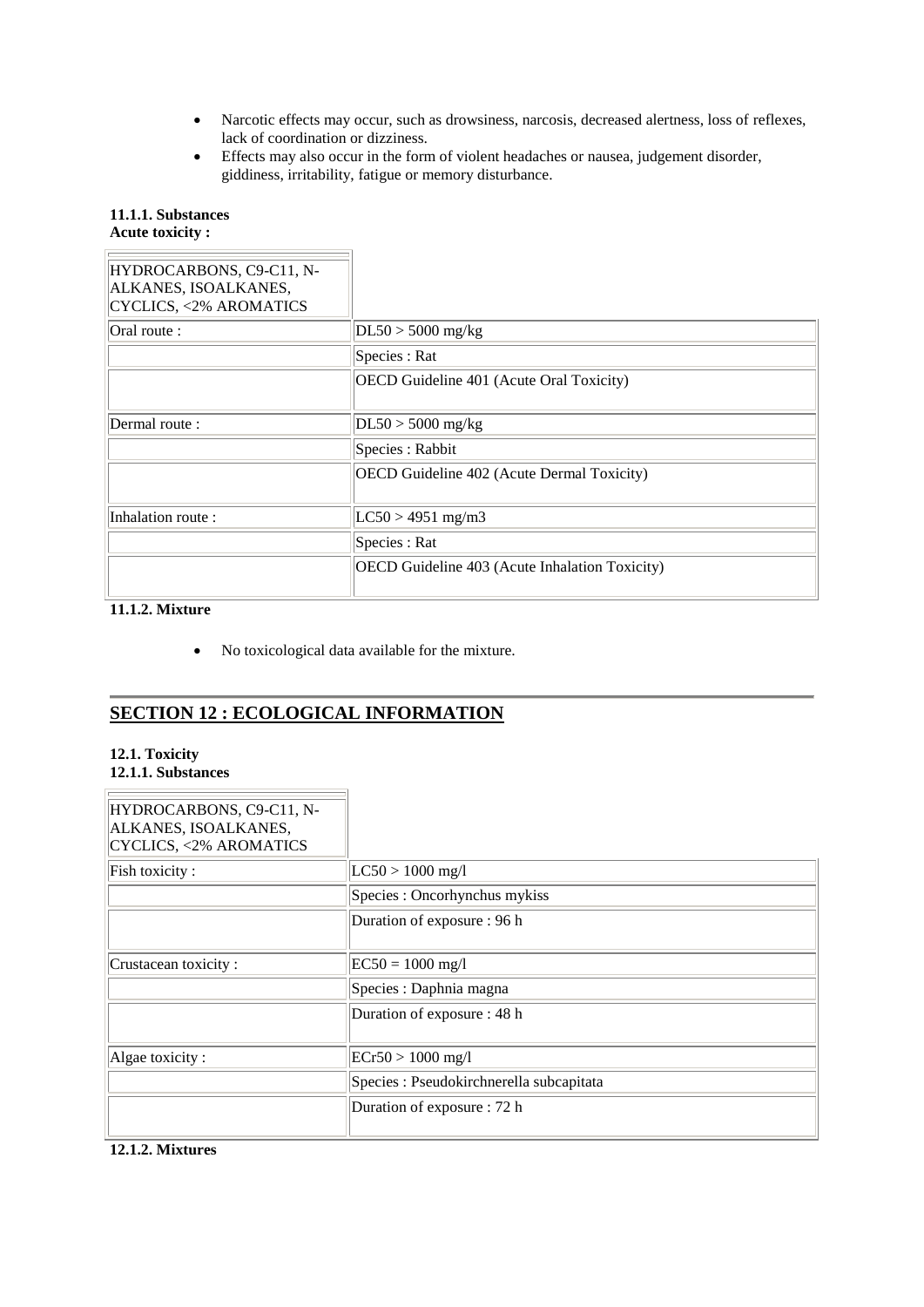No aquatic toxicity data available for the mixture.

### **12.2. Persistence and degradability**

• No data available.

### **12.3. Bioaccumulative potential**

• No data available.

### **12.4. Mobility in soil**

No data available.

### **12.5. Results of PBT and vPvB assessment**

• No data available.

### **12.6. Other adverse effects**

• No data available.

### **German regulations concerning the classification of hazards for water (WGK) :**

WGK 2 (VwVwS vom 27/07/2005, KBws) : Hazardous for water.

## **SECTION 13 : DISPOSAL CONSIDERATIONS**

• Proper waste management of the mixture and/or its container must be determined in accordance with Directive 2008/98/EC.

### **13.1. Waste treatment methods**

• Do not pour into drains or waterways.

### **Waste :**

- Waste management is carried out without endangering human health, without harming the environment and, in particular without risk to water, air, soil, plants or animals.
- Recycle or dispose of waste in compliance with current legislation, preferably via a certified collector or company.
- Do not contaminate the ground or water with waste, do not dispose of waste into the environment.

### **Soiled packaging :**

- Empty container completely. Keep label(s) on container.
- Give to a certified disposal contractor.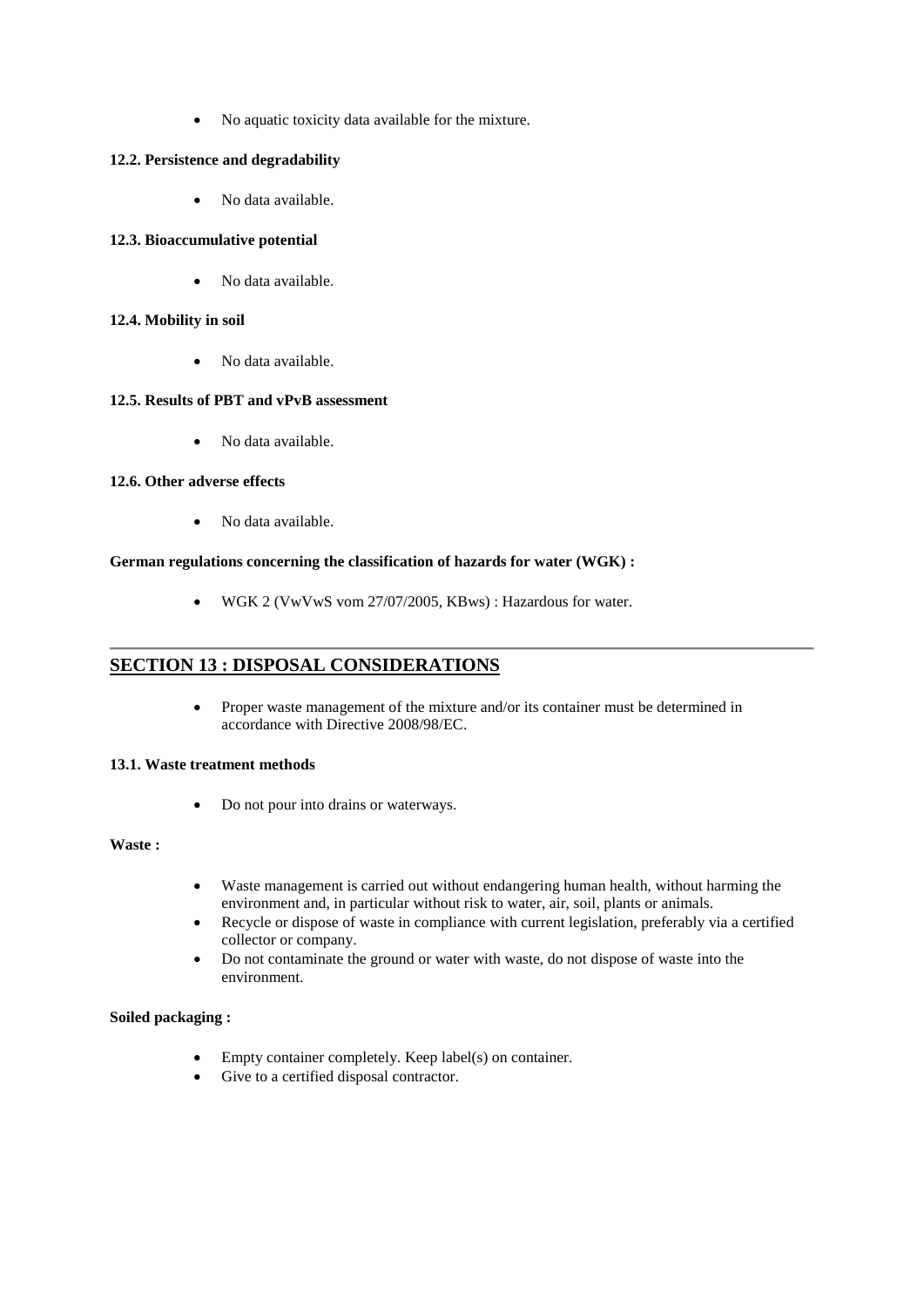## **SECTION 14 : TRANSPORT INFORMATION**

 Transport product in compliance with provisions of the ADR for road, RID for rail, IMDG for sea and ICAO/IATA for air transport (ADR 2011 - IMDG 2010 - ICAO/IATA 2012).

## **14.1. UN number**

 $-1950$ 

## **14.2. UN proper shipping name**

UN1950=AEROSOLS, flammable

### **14.3. Transport hazard class(es)**

• Classification :



 $\bullet$  2.1

### **14.4. Packing group**

 $\overline{a}$ 

**Contract Contract** 

 $\bullet$  -

## **14.5. Environmental hazards**

 $\bullet$  -

### **14.6. Special precautions for user**

| <b>ADR/RID</b> Class |       | Code              | Pack gr. Label                     |                   | Ident.                   | LQ                 | Provis.                        | EQ   | $\vert$ Cat. | Tunnel |
|----------------------|-------|-------------------|------------------------------------|-------------------|--------------------------|--------------------|--------------------------------|------|--------------|--------|
| $ 2\rangle$          | 5F    |                   | $ 2.1\rangle$                      |                   | 1 L                      | 190 327<br>344 625 | E <sub>0</sub>                 | 12   | $\mathbb D$  |        |
| <b>IMDG</b>          | Class | $2^{\circ}$ Label | $\left \text{Pack gr.}\right $ [LQ |                   | <b>EMS</b>               | Provis.            | EQ                             |      |              |        |
| 2.1                  | SP63  |                   | SP277                              | $F-D.S-U$         | 63 190<br>277 327<br>959 | E0                 |                                |      |              |        |
| <b>IATA</b>          | Class | $2^{\circ}$ Label | Pack gr.                           | Passager          | Passager                 | Cargo              | Cargo                          | note | EQ           |        |
| $ 2.1\rangle$        |       |                   | 203                                | $ 75 \text{ kg} $ | 203                      | $150 \text{ kg}$   | A145 A167<br>A145 A167<br>A802 | ΙEΟ  |              |        |
| 2.1                  |       |                   | Y203                               | $30 \text{ kg}$ G |                          |                    | A145 A167<br>A802              | E0   |              |        |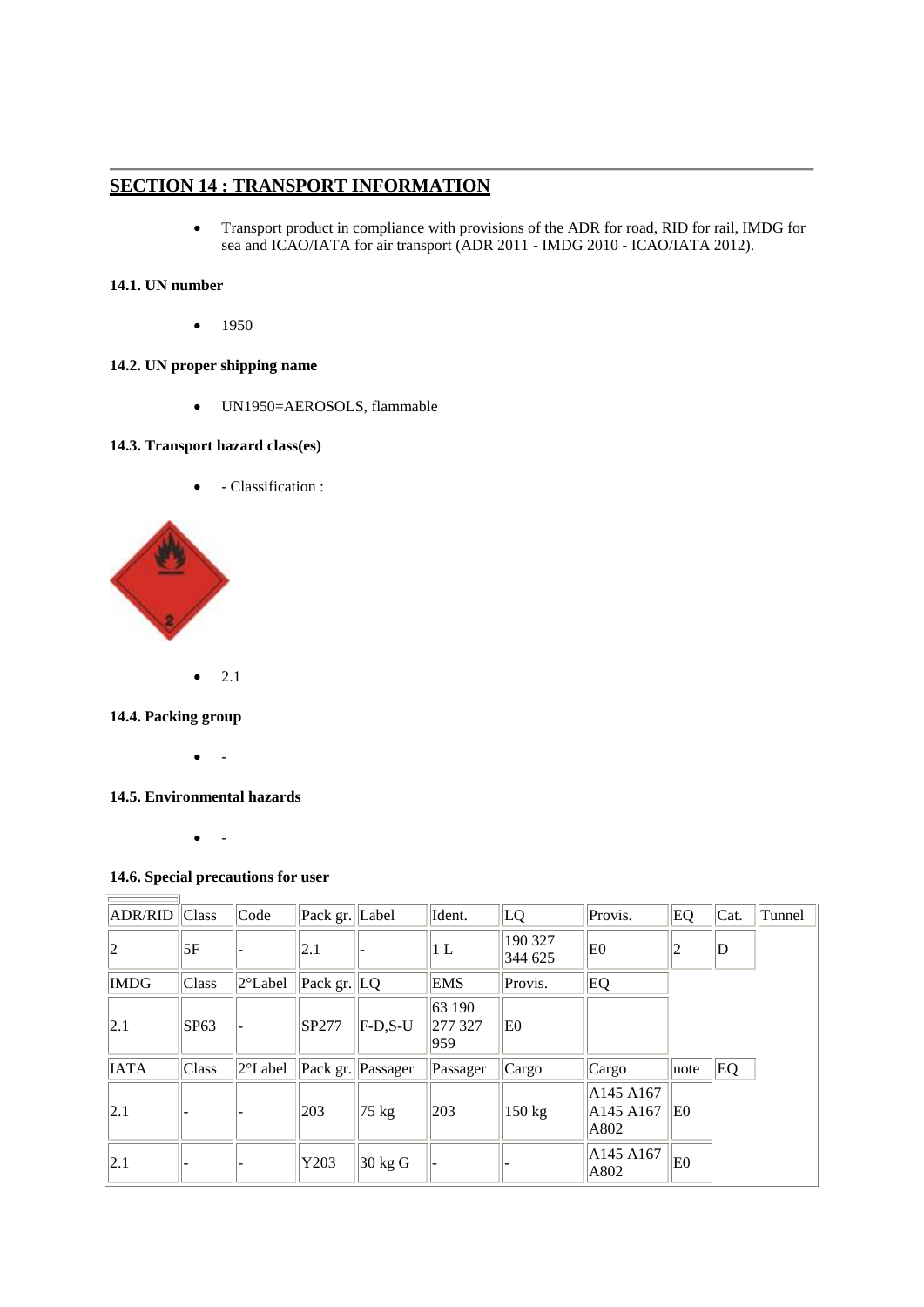### **14.7. Transport in bulk according to Annex II of MARPOL73/78 and the IBC Code**

No data available.

## **SECTION 15 : REGULATORY INFORMATION**

### **15.1. Safety, health and environmental regulations/legislation specific for the substance or mixture - Particular provisions :**

• No data available.

### **- Labelling for detergents (EC Regulation No. 648/2004, 907/2006) :**

- 30 % and more : aliphatic hydrocarbons
- - perfumes
- **- German regulations concerning the classification of hazards for water (WGK) :**
	- Germany : WGK 2 (VwVwS vom 27/07/2005, KBws)

### **15.2. Chemical safety assessment**

 $\sim$ 

 $\equiv$ 

No data available.

## **SECTION 16 : OTHER INFORMATION**

- Since the user's working conditions are not known by us, the information supplied on this safety data sheet is based on our current level of knowledge and on national and community regulations.
- The mixture must not be used for other uses than those specified in section 1 without having first obtained written handling instructions.
- It is at all times the responsibility of the user to take all necessary measures to comply with legal requirements and local regulations.
- The information in this safety data sheet must be regarded as a description of the safety requirements relating to the mixture and not as a guarantee of the properties thereof.

| H <sub>220</sub> | Extremely flammable gas.                              |
|------------------|-------------------------------------------------------|
| H <sub>226</sub> | Flammable liquid and vapour.                          |
| H304             | May be fatal if swallowed and enters airways.         |
| H315             | Causes skin irritation.                               |
| H317             | May cause an allergic skin reaction.                  |
| H336             | May cause drowsiness or dizziness.                    |
| <b>EUH066</b>    | Repeated exposure may cause skin dryness or cracking. |
| $\vert R\ 10$    | Flammable.                                            |

### **Title for H, EUH and R indications mentioned in section 3 :**